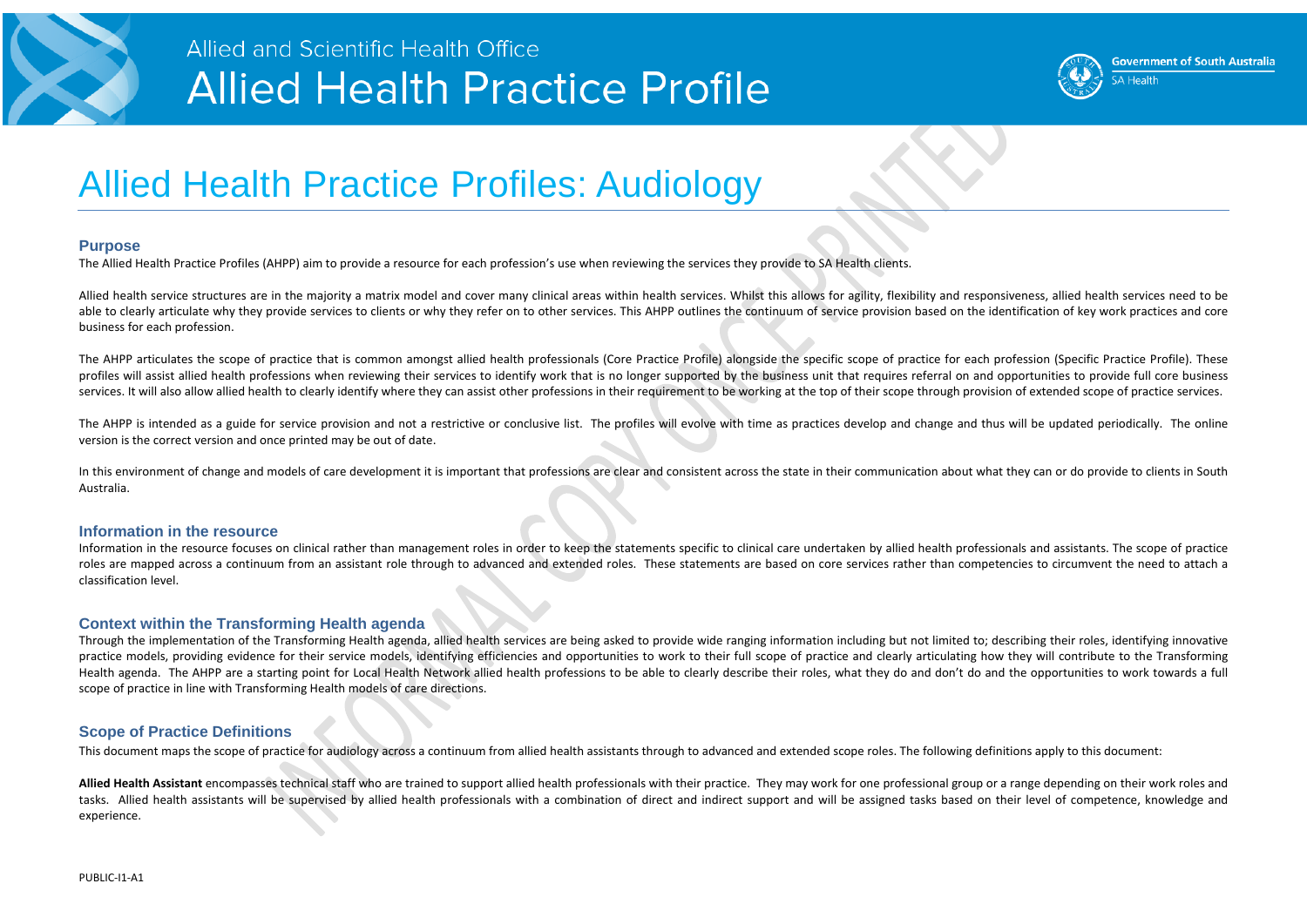<span id="page-1-0"></span>Transition Scope is relevant for clinicians who are new to their profession or new to their role and are developing their core skills. The time a clinician spends in transition will vary from person to person and amongst areas of practice. Clinicians in transition receive intensive support and supervision while they build their competence, skills, knowledge and clinical reasoning skills.

**Consolidation Scope** encompasses a degree of competence, experience and skill that allows the clinician to work relatively autonomously in their work role. They feel confident in their role, have the ability to support others in their skill development and demonstrate effective clinical reasoning and reflective practice relevant to that work role.

Advance Scope of Practice: is a level of practice characterised by an increase in clinical skills, reasoning, critical thinking, knowledge, experience and complexity of service provision so that the practitioner is an expert working **within** the scope of established contemporary practice<sup>[1](#page-1-0)</sup>

Extended Scope of Practice: is a level of practice which incorporates practice beyond the established, contemporary scope of practice. Competencies and training pathways for extended scope roles, for registered and self-regulating allied health professional groups, continue to be refined in South Australia<sup>1</sup>

Patient refers to service users who utilise allied health services. For the purpose of these profiles, patient includes client, consumer, service user, customer and other similar terms

 $\overline{\phantom{a}}$ 

<sup>&</sup>lt;sup>1</sup> Scope of Practice Roles in SA Health Policy Directive PUBLIC-I1-A1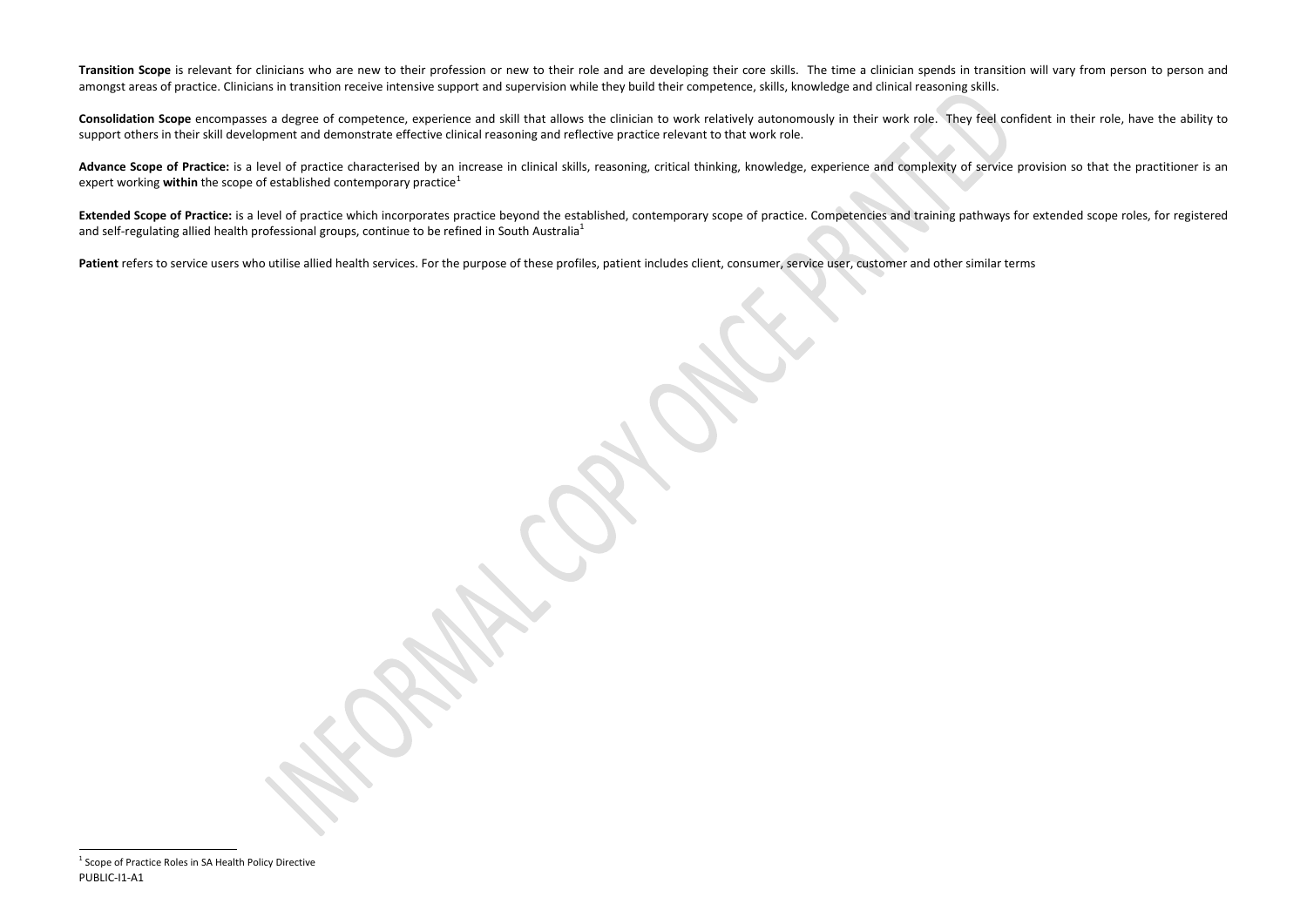# <span id="page-2-0"></span>Allied Health Common Core Practice Profile<sup>[2](#page-2-0)</sup>

|                                             | <b>Allied Health Assistant</b>                                                                                                                                                                                                                                                                                                                                                                                                                                                         | <b>Transition Scope</b>                                                                                                                                                                                                                                                                                                                                                                                                                                                                                                                                                                                                                                                                                                        | <b>Consolidation Scope</b>                                                                                                                                                                                                                                                                                                                                                                                                                                             | <b>Advanced Scope</b>                                                                                                                                                                                                                                                                                                                                                                                                              | <b>Extended Scope</b>                                                                                                                        |
|---------------------------------------------|----------------------------------------------------------------------------------------------------------------------------------------------------------------------------------------------------------------------------------------------------------------------------------------------------------------------------------------------------------------------------------------------------------------------------------------------------------------------------------------|--------------------------------------------------------------------------------------------------------------------------------------------------------------------------------------------------------------------------------------------------------------------------------------------------------------------------------------------------------------------------------------------------------------------------------------------------------------------------------------------------------------------------------------------------------------------------------------------------------------------------------------------------------------------------------------------------------------------------------|------------------------------------------------------------------------------------------------------------------------------------------------------------------------------------------------------------------------------------------------------------------------------------------------------------------------------------------------------------------------------------------------------------------------------------------------------------------------|------------------------------------------------------------------------------------------------------------------------------------------------------------------------------------------------------------------------------------------------------------------------------------------------------------------------------------------------------------------------------------------------------------------------------------|----------------------------------------------------------------------------------------------------------------------------------------------|
| <b>Assessment</b>                           | Gathering of background information from<br>case notes/patient to support clinical<br>assessment<br>Gathering routine information from clients,<br>family and service providers<br>Assists AHPs with clinical assessments as<br>directed<br>With appropriate competency based training,<br>conducts basic screening assessments<br>Prepares assessment resources/equipment<br>for instrumental assessments and assists<br>AHPs with equipment operation                                | Complex, comprehensive assessment of<br>patient needs relevant to clinical need with<br>supervision<br>Critically analyse assessment findings in<br>relation to clinical care needs and liaise with<br>team to set priorities and plans with<br>supervision<br>Making valid interpretations of assessment<br>findings based on sound clinical reasoning<br>Use of appropriate evidence based tools<br>Undertakes assessments in order to plan for<br>therapy goals, ongoing care needs, potential<br>to regain independence and suitability for<br>rehabilitation or suitable early intervention<br>approaches<br>Is an active member of the multi-disciplinary<br>team in assessment, goal planning and<br>discharge planning | Complex, comprehensive assessment of<br>patient needs relevant to clinical need<br>Critically analyse assessment findings in<br>relation to clinical care needs and liaise with<br>team to set priorities and plans<br>Application of a wide range of assessment<br>and therapeutic interventions to clients with<br>complex needs<br>Reviewing and incorporating relevant<br>evidence and/or accepted best practice into<br>the assessment and management of patients | Specialised assessment of<br>patients                                                                                                                                                                                                                                                                                                                                                                                              | Highly complex and specialised<br>clinical assessment, may take on<br>roles of other professional<br>groups relevant to area of<br>specialty |
| Case<br>management/<br>Care<br>coordination | Assisting with the making of appointments<br>and liaison with other community agencies<br>Arranging client appointments, making routine<br>reminder calls and following up patient non-<br>attendances as appropriate.<br>Monitor patients who are stable and awaiting<br>service provision and provide updates and<br>information as it becomes available<br>Monitor patients in community settings and<br>provide updated information to allied health<br>professionals as available | Actively contribute to ward rounds and/or<br>clinical meetings<br>Contribute to multi-disciplinary problem<br>solving<br>Effective communication with patients, carers,<br>and relevant other personnel involved in<br>patient care to facilitate improved health and<br>discharge outcomes<br>Contributes to case management processes<br>providing information based on outcome of<br>comprehensive assessment in conjunction<br>with input from patient, family, carers, multi-<br>disciplinary team and service providers                                                                                                                                                                                                  | Manages complex case coordination<br>Liaising with other Health Professionals on<br>matters relating to patient care by<br>communicating with the relevant staff and<br>relevant others, as necessary, to ensure<br>patient assessment and treatment by clinician<br>is coordinated and appropriate                                                                                                                                                                    | Coordinates care of highly<br>complex patient groups<br>Coordinates case coordination<br>over multiple services in highly<br>complex and volatile<br>client/clinical environments                                                                                                                                                                                                                                                  |                                                                                                                                              |
| Intervention                                | Assisting with, and participating in group and<br>individual intervention programs<br>Assisting with inpatient & outpatient services<br>Preparing and maintaining therapy<br>rooms/materials and packing up/cleaning<br>therapy rooms/resources as required<br>Carrying out of predetermined programs with<br>patients with direct/indirect supervision<br>Preparing patients for therapy<br>Monitoring patients response to intervention                                              | Complex, multifaceted interventions across a<br>range of clinical areas based on clinical need<br>with supervision.<br>Run preprogramed therapy groups for<br>patients in conjunction with other team<br>members or with indirect supervision<br>Goal setting with patients and carers to<br>ascertain therapy priorities and methods<br>Delegating appropriate tasks to assistants<br>ensuring that dedicated tasks are performed<br>safely and effectively                                                                                                                                                                                                                                                                   | Treatment planning for intervention/support<br>services based on comprehensive<br>assessment<br>Specialised, complex, multifaceted<br>interventions using evidence based practice                                                                                                                                                                                                                                                                                      | Undertakes evidence based<br>practice reviews and critical<br>analysis to determine best<br>practice for a given specialised<br>area or generalist team<br>Provides direction in regards to<br>intervention strategies, practices<br>and evidence for an allied health<br>department or specialised area<br>Developing new intervention<br>methods based on evidence<br>based practice, technology,<br>patient needs and available |                                                                                                                                              |

 $^2$  All Allied Health Professionals will include these core services in their role PUBLIC-I1-A1

 $\overline{\phantom{a}}$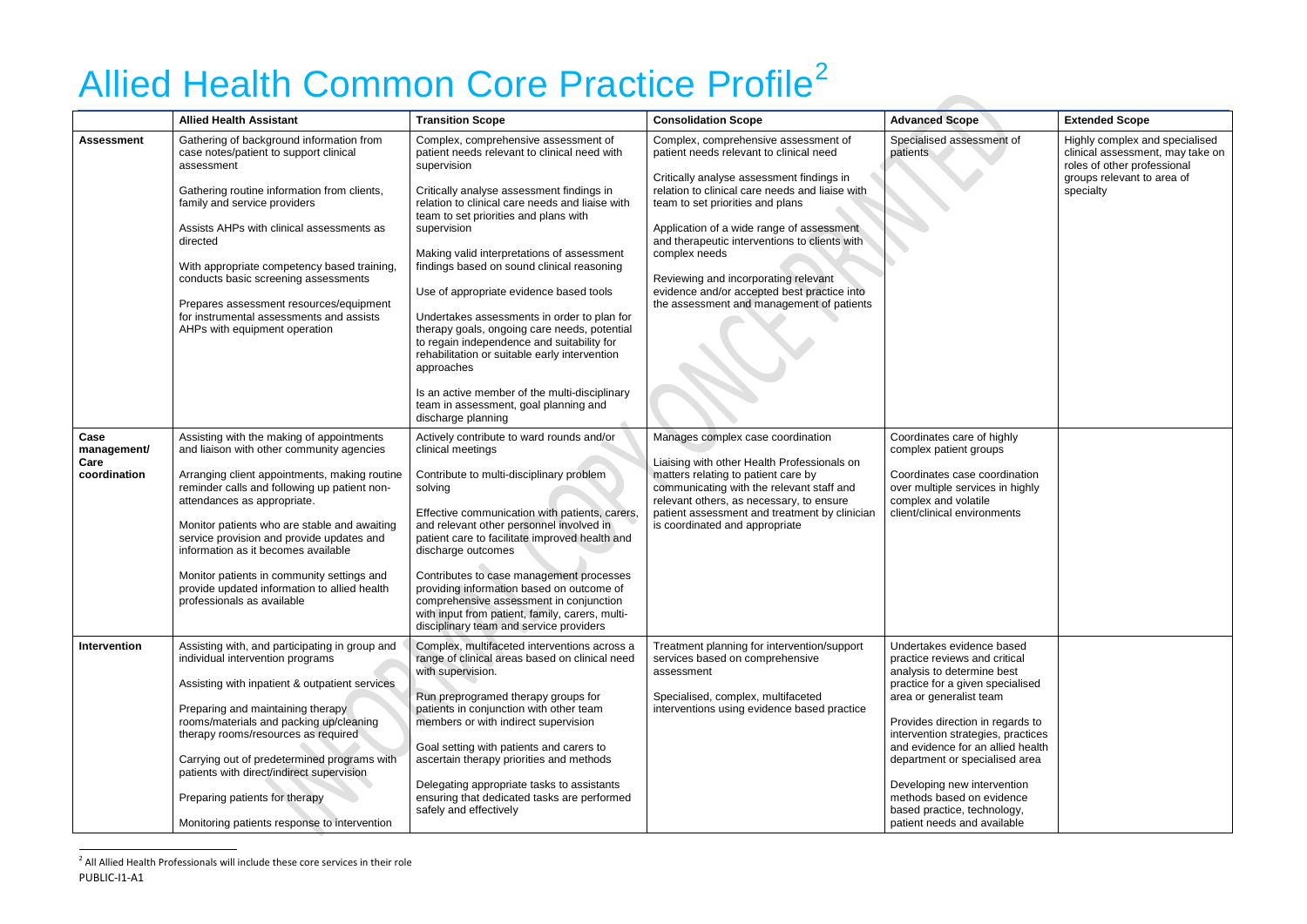| Interdisciplinary                            | and modifying to a limited extend to meet<br>patients level of function<br>Liaising with clinicians regarding patient<br>progress and their response to interventions<br>Making of therapy resources<br>Preparing therapy services, rooms,<br>resources, etc.<br>Escorting and/or organising transport for<br>patients to/from therapy areas<br>Articulate role in interdisciplinary team and | Sets therapy goals and implements<br>appropriate management/therapy, counselling<br>and education to patients and carers with<br>non-complex needs<br>Provides programs for AHAs<br>Articulate role within interdisciplinary team                                                                                                                                                                                                                                                                                                                                                                                                                                                                                                                          | Participate in interdisciplinary clinical and                                                                                                                                                                                                                                                                                                                  | resources                                                                                                 |
|----------------------------------------------|-----------------------------------------------------------------------------------------------------------------------------------------------------------------------------------------------------------------------------------------------------------------------------------------------------------------------------------------------------------------------------------------------|------------------------------------------------------------------------------------------------------------------------------------------------------------------------------------------------------------------------------------------------------------------------------------------------------------------------------------------------------------------------------------------------------------------------------------------------------------------------------------------------------------------------------------------------------------------------------------------------------------------------------------------------------------------------------------------------------------------------------------------------------------|----------------------------------------------------------------------------------------------------------------------------------------------------------------------------------------------------------------------------------------------------------------------------------------------------------------------------------------------------------------|-----------------------------------------------------------------------------------------------------------|
| care                                         | assist as required                                                                                                                                                                                                                                                                                                                                                                            | Seek support from senior members of team<br>as required<br>Working collaboratively with members of<br>other disciplines within the hospital or<br>community setting<br>Contribute effectively to interdisciplinary team<br>planning regarding care and treatment of<br>client<br>Attending and actively participating in ward<br>rounds and/or client meetings                                                                                                                                                                                                                                                                                                                                                                                             | planning activities                                                                                                                                                                                                                                                                                                                                            |                                                                                                           |
| <b>Service</b><br>provision/<br>Coordination | Disseminating information to patients<br>Sending/receiving referrals completed by<br>clinician<br>Following up on support services on request<br>Maintains patient appointment scheduling<br>including associated booking system<br>requirements, transport etc.                                                                                                                              | Managing complex needs of patients, carers<br>and families as relevant to caseload with<br>support<br>Identifying required support services<br>Making referrals to support services<br>Contacting support services and other<br>systems to coordinate and collaborate<br>regarding service provision<br>Ensuring appropriate clinical handover for<br>patients being transferred to the care of other<br>professionals using appropriate tools and<br>guidelines relevant to organisation.<br>Advising and liaising with external<br>organisations which may require exchange of<br>information on patients to ensure appropriate<br>care of patients by a variety of communication<br>processes involving professionals, family<br>and/or relevant others | Managing complex needs of patients, carers<br>and families as relevant to caseload<br>Manages discipline staff resourcing, goods<br>and services to ensure service needs are met<br>which ensures optimal outcomes for patients,<br>carers and families, other<br>consumers/stakeholders                                                                       | Developing service de<br>models/services/clinid<br>unmet need<br>Evaluating service de<br>models/services |
| Advocating                                   |                                                                                                                                                                                                                                                                                                                                                                                               | Provides an integrated approach to patient<br>management through counselling, discussion,<br>educating and training patients, families,<br>carers and staff in specific techniques to be<br>followed<br>Liaises with families/carers, other health<br>service staff and relevant community service<br>agencies with regards to assessment findings<br>and recommended management plans                                                                                                                                                                                                                                                                                                                                                                     | Advocating for clients and their family within<br>the hospital and when referring to community<br>services and other agencies<br>Encouraging the active participation of<br>patients and their families/carers in their<br>assessment and treatment, enabling them to<br>achieve the optimal level of independence<br>Implements new initiatives which improve |                                                                                                           |

| e delivery<br>:linics based on<br>delivery |  |
|--------------------------------------------|--|
|                                            |  |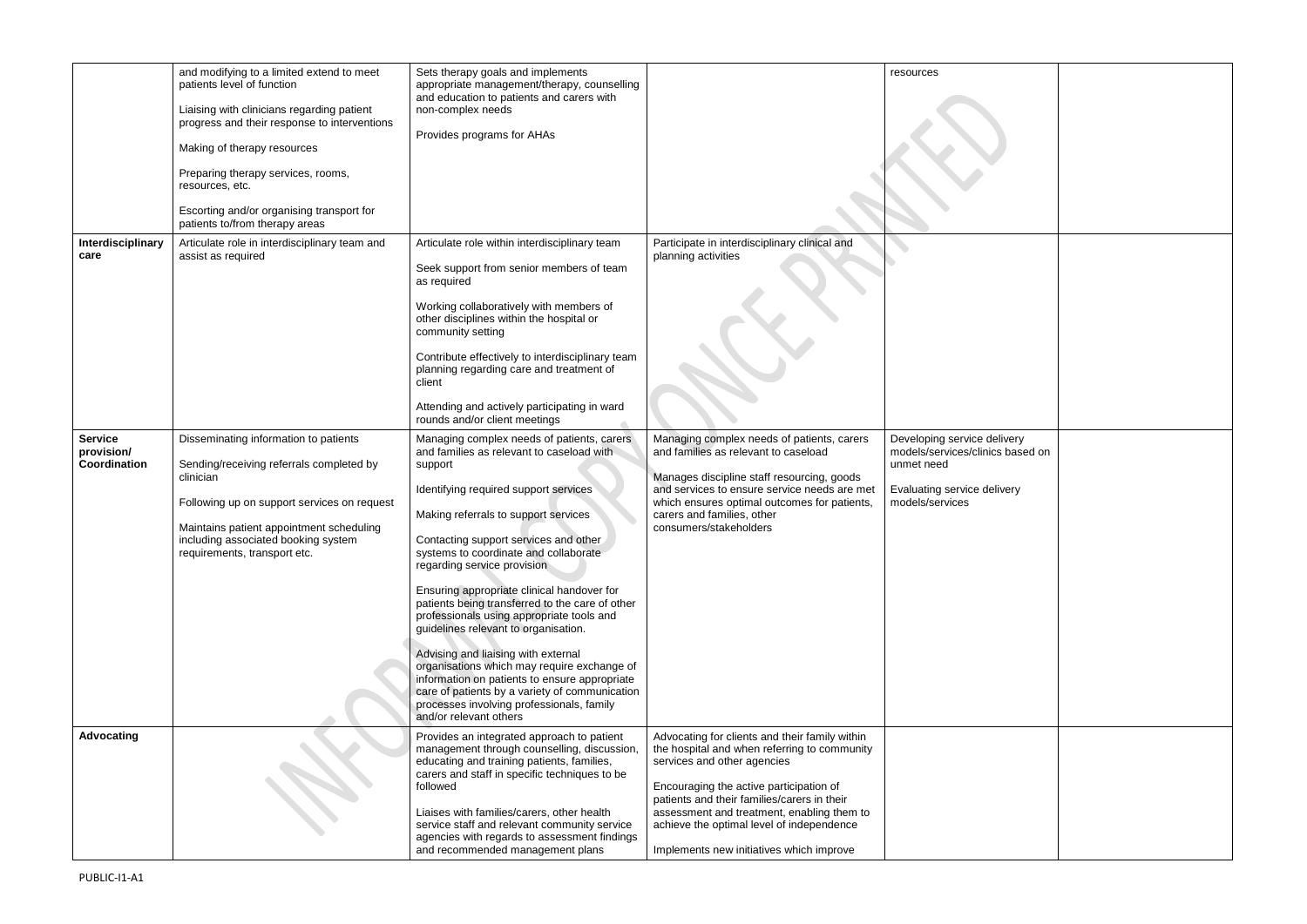|                               |                                                                                                                                                                                                                                                                                                                                                                                                                                       | Advocates for clients and their family in order<br>to access appropriate ongoing management<br>e.g. referral to community services and<br>agencies                                                                                                                                                                                                                                            | outcomes for patients, families and/or<br>community, involving consumers in<br>consultation and development of relevant<br>policies and procedures.                                                                                                                                                                                                                                   |                                                                                                                                                                                                                                                                                                                                                                                                         |  |
|-------------------------------|---------------------------------------------------------------------------------------------------------------------------------------------------------------------------------------------------------------------------------------------------------------------------------------------------------------------------------------------------------------------------------------------------------------------------------------|-----------------------------------------------------------------------------------------------------------------------------------------------------------------------------------------------------------------------------------------------------------------------------------------------------------------------------------------------------------------------------------------------|---------------------------------------------------------------------------------------------------------------------------------------------------------------------------------------------------------------------------------------------------------------------------------------------------------------------------------------------------------------------------------------|---------------------------------------------------------------------------------------------------------------------------------------------------------------------------------------------------------------------------------------------------------------------------------------------------------------------------------------------------------------------------------------------------------|--|
| <b>Discharge</b><br>planning  | Delivering resources or information to patients<br>Giving routine information about services in<br>the community                                                                                                                                                                                                                                                                                                                      | Makes referrals to external service providers<br>and coordinates care for discharge<br>Referrals are accepted and responded to by<br>community agencies<br>Ensures relevant and appropriate clinical<br>handover and completion of appropriate<br>discharge documentation<br>Contacts support services to coordinate<br>service provision<br>Contributes to complex discharge planning        | Leads complex discharge planning                                                                                                                                                                                                                                                                                                                                                      | Applies expert clinical knowledge<br>in regards to patient care to<br>ensure safe and sustainable<br>discharge across a range of<br>highly complex patient needs                                                                                                                                                                                                                                        |  |
| <b>Documentation</b>          | Assisting the inpatient staff by helping to<br>prepare documentation and supportive<br>resource information.<br>Documentation in medical records, and<br>written and verbal reporting on intervention<br>Document service<br>provision/education/resources/equipment<br>provided to patients<br>Documents clinical handover to other care<br>providers using established systems<br>Adheres to minimum standards for<br>documentation | Documented evidence of intervention in case<br>notes<br>Document assessment findings, intervention<br>outcomes, discharge plans, family/carer<br>needs/concerns, ongoing needs and potential<br>barriers for discharge/recovery                                                                                                                                                               | Provision of high quality written<br>reports/assessment to be included in case<br>notes<br>Completes appropriate documentation as per<br>allied health, discipline and service guidelines                                                                                                                                                                                             | Writes proformas, guidelines and<br>standards for documentation<br>Support staff with complex<br>documentation needs<br>Document data, patient<br>outcomes, discharge planning<br>outcomes, barriers to discharge<br>etc. for management or hospital<br>wide committees                                                                                                                                 |  |
| <b>Supervision</b>            | Participates in direct and indirect supervision<br>activities                                                                                                                                                                                                                                                                                                                                                                         | Participate in supervision, performance<br>appraisal, professional development, clinical<br>reflection<br>Supervise students as appropriate<br>Seeking guidance and supervision from<br>experienced staff when more complex<br>problem solving, professional decision making<br>and practice skills are required                                                                              | Participate in supervision, performance<br>appraisal, professional development, clinical<br>reflection<br>Supervise students and clinical staff as<br>required<br>Provide professional supervision and<br>management to clinicians within team                                                                                                                                        | Participate in supervision,<br>performance appraisal,<br>professional development,<br>clinical reflection<br>Supervise supervisors<br>Coordinate and supervise<br>student supervision program<br>Conduct performance appraisals                                                                                                                                                                         |  |
| Quality<br>assurance<br>/Risk | Collection and analysis of data to provide<br>information on patient progress or services<br>Participation in team quality activities,<br>research and evaluation<br>Maintaining required statistics,<br>recording accurate and timely workload data<br>Develops resources e.g. handouts                                                                                                                                              | Participating in quality improvement activities,<br>research and performance enhancement<br>programs<br>Contributing to the development of<br>departmental and organisational procedures<br>and policies<br>Actively promote contribution of allied health<br>staff to the delivery of high quality health care<br>Contribute to service development and<br>planning<br>Evaluate own practice | Participate in quality management, quality<br>assurance and risk management activities<br>Contribute to service development<br>Encourage and foster positive culture and<br>safe work environment<br>Work in collaboration with other health<br>professionals to achieve optimal client<br>outcomes<br>Develop and foster a culturally appropriate,<br>respectful and safe work place | Develop and implement quality,<br>risk management projects and<br>monitor quality of service<br>provision<br>Develop and maintain an<br>appropriate system of referral<br>and work allocation ensuring<br>equitable distribution of workload<br>within the team<br>Developing and maintaining<br>team priority setting<br>Monitoring workloads and<br>practice standards through<br>regular supervision |  |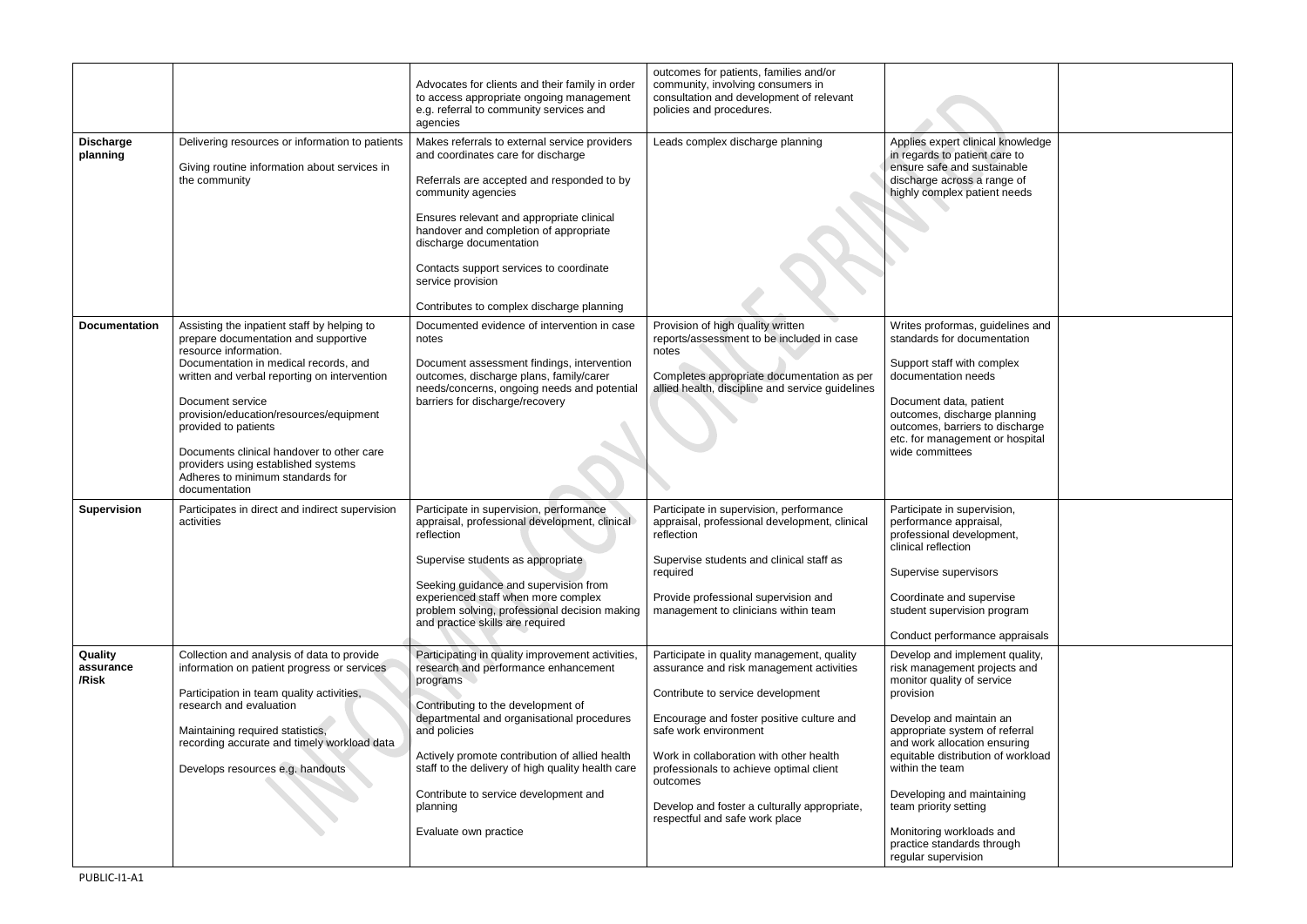|                                    |                                                                                                                                                                                                                                                                                                                                                                                                                                                                                    |                                                                                                                                                                                                                                                                                                                          |                                                                                                                                                                                                                                                                                                                                                         | Represent team/service at<br>working parties/committees as<br>required<br>Conducting relevant research<br>and promulgating the results<br>Leading and supporting team<br>members in conducting research<br>and evaluation activities                                                                 |                                                                                                     |
|------------------------------------|------------------------------------------------------------------------------------------------------------------------------------------------------------------------------------------------------------------------------------------------------------------------------------------------------------------------------------------------------------------------------------------------------------------------------------------------------------------------------------|--------------------------------------------------------------------------------------------------------------------------------------------------------------------------------------------------------------------------------------------------------------------------------------------------------------------------|---------------------------------------------------------------------------------------------------------------------------------------------------------------------------------------------------------------------------------------------------------------------------------------------------------------------------------------------------------|------------------------------------------------------------------------------------------------------------------------------------------------------------------------------------------------------------------------------------------------------------------------------------------------------|-----------------------------------------------------------------------------------------------------|
| Professional<br><b>Development</b> | Maintaining and developing knowledge and<br>skills in relation to position requirements<br>Undertakes Credentialing / competency<br>training for advanced AHA roles e.g. swallow<br>screening                                                                                                                                                                                                                                                                                      | Maintaining and developing clinical and<br>professional knowledge and skills<br>Participating in departmental and<br>organisational professional development<br>programs<br>Complete annual professional plan and<br>training as required to maintain<br>registration/professional association<br>membership as required | Professional development undertaken and<br>where relevant, current approaches are<br>integrated into clinical practice<br>Understand and identify professional<br>strengths, limitations and challenges<br>Complete annual professional plan and<br>training as required to maintain<br>registration/professional association<br>membership as required |                                                                                                                                                                                                                                                                                                      |                                                                                                     |
| <b>Education/</b><br>Research      | Support group work planning and<br>interventions<br>Prepare for education sessions as directed by<br>clinician<br>Provide research support to implement<br>research projects such as collection of data                                                                                                                                                                                                                                                                            | Contribute under direct supervision to<br>development of research proposal<br>Conduct literature reviews to support<br>research proposal<br>Collection and collation of data<br>Run pre-prepared education sessions for<br>patients and their families/community<br>members/staff                                        | Develop a research proposal and implement<br>with direct support<br>Conduct research into current practice<br>standards<br>Run education sessions/clinics/presentations<br>on a range of topics relevant to clinical<br>expertise for staff, consumers, community<br>groups, students                                                                   | Provide education to other health<br>professionals in relation to<br>advanced roles and tasks<br>Developing an education<br>strategy for a local health<br>network or department<br>Lead research projects requiring<br>ethics approval, organisational<br>support or specialised research<br>skills | Provide education to other health<br>professionals in relation to<br>extended scope roles and tasks |
| Equipment<br><b>Provision</b>      | Maintains equipment required for services<br>Assists therapists in the issue and adjustment<br>of equipment/aids for patients<br>Assists clinicians in operation of equipment<br>for instrumental assessment<br>Cleans and maintains clinical equipment<br>Key equipment reprocessing including<br>cleaning and high level disinfection of clinical<br>equipment with appropriate training<br>Assists with ordering and supply of patient<br>equipment and general clinic supplies |                                                                                                                                                                                                                                                                                                                          |                                                                                                                                                                                                                                                                                                                                                         |                                                                                                                                                                                                                                                                                                      |                                                                                                     |
|                                    |                                                                                                                                                                                                                                                                                                                                                                                                                                                                                    |                                                                                                                                                                                                                                                                                                                          |                                                                                                                                                                                                                                                                                                                                                         |                                                                                                                                                                                                                                                                                                      |                                                                                                     |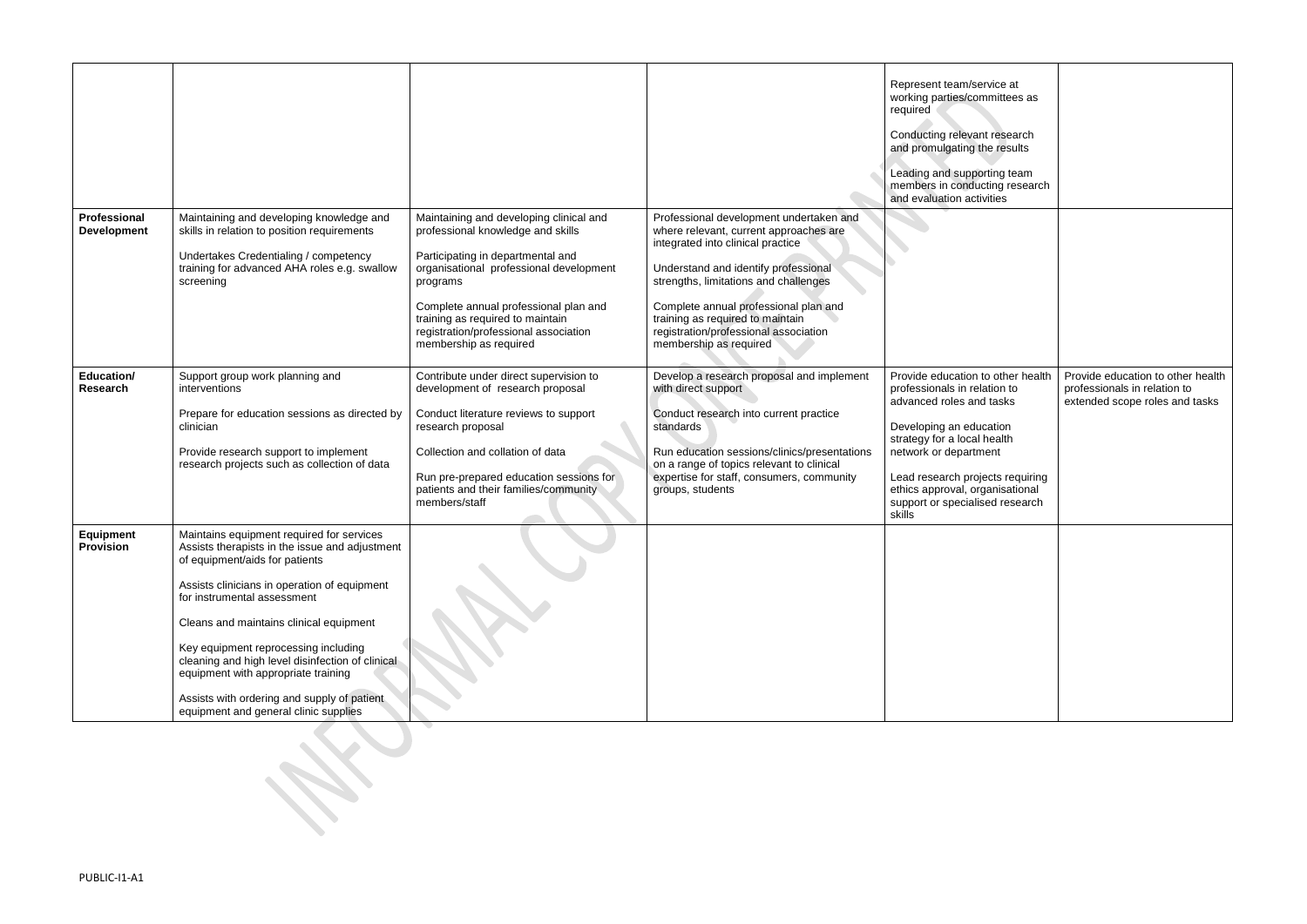# <span id="page-6-0"></span>**Audiology Specific Practice Profile<sup>[3](#page-6-0)</sup>**

Audiologists are experts in hearing and ear related problems. They assess for ear function, hearing loss, vestibular issues, tinnitus and other congenital or acquired conditions of the ear. Audiologists provide wide rangin for ear conditions and dysfunction, they also fit, train and support people with ear devices. Audiologists work with individuals and communities to prevent hearing loss through education and health promotion activities.

 $3$  Specific audiology roles will provide a range of these core services PUBLIC-I1-A1

 $\overline{\phantom{a}}$ 

| <b>Audiology</b>                             | <b>Allied Health Assistant</b>                                                                                                                                                                                            | <b>New Graduate / Graduate Clinical</b><br>Intern                                                                                                                        | <b>Competent Clinicians</b>                                                                                                                                                                                                                                                                                                                                                                                                                                                                              | <b>Advanced Clinician</b>                                                                                                                                                                                                                                                                                                                                                                                                                                                                                                                                                                                                                                                                                       | <b>Extended Scope</b>                                                           |
|----------------------------------------------|---------------------------------------------------------------------------------------------------------------------------------------------------------------------------------------------------------------------------|--------------------------------------------------------------------------------------------------------------------------------------------------------------------------|----------------------------------------------------------------------------------------------------------------------------------------------------------------------------------------------------------------------------------------------------------------------------------------------------------------------------------------------------------------------------------------------------------------------------------------------------------------------------------------------------------|-----------------------------------------------------------------------------------------------------------------------------------------------------------------------------------------------------------------------------------------------------------------------------------------------------------------------------------------------------------------------------------------------------------------------------------------------------------------------------------------------------------------------------------------------------------------------------------------------------------------------------------------------------------------------------------------------------------------|---------------------------------------------------------------------------------|
| <b>Assessment</b>                            | Assisting audiologists with clinical<br>assessments<br>Performing basic hearing screening<br>Conducting screening<br>questionnaires for inpatients to<br>determine need for formal<br>audiological support services       | Provide timely assessment, diagnosis<br>and counselling regarding auditory<br>disorders to non-complex inpatients<br>and outpatients with direct/indirect<br>supervision | Comprehensive assessment, diagnosis and<br>prognosis of complex audiology issues<br>Critically analyse auditory issues in relation to<br>clinical care needs and liaise with team to set<br>priorities and plans<br>Undertake assessments across a broad<br>range of clinical areas including but not<br>limited to; ototoxic monitoring, paediatrics,<br>and adults<br>Critically analyse assessment findings in<br>relation to clinical care needs and liaise with<br>team to set priorities and plans | Assessment of highly complex hearing issues<br>Audiology led clinics in conjunction with ENT,<br>assessing and managing patients on ENT wait<br>list and in post op clinics<br>Perform high level diagnostic assessment<br>parameters for children with a disability<br>experiencing developmental delay<br>Undertake assessments for complex conditions<br>such as tinnitus and vertigo, as well as<br>candidacy and outcome evaluations for<br>potential cochlear implant recipients<br>Provide advanced evaluations in neonatal<br>diagnostic assessment and counselling<br>Provide evaluations, counselling and, fitting<br>outcome measurements for cochlear<br>implantees and potential future candidates | Audiology Led Triage Clinics for<br><b>ENT</b><br>Post-grommet evaluations      |
| Case<br>management/<br>Care<br>coordination  |                                                                                                                                                                                                                           | Provide case management for non-<br>complex patients<br>Provide referrals for non-complex<br>patients under supervision                                                  | Provide case management and referrals<br>where required for otological conditions,<br>primarily with ENT and Paediatrics.<br>Provide referrals for complex patients                                                                                                                                                                                                                                                                                                                                      | Management of cochlear implant recipients and<br>potential future candidates, including referring<br>for ENT input where required<br>Provide patient referrals to specialist services<br>such as ENT, psychology or facilitate referral to<br>specialist services                                                                                                                                                                                                                                                                                                                                                                                                                                               | Referral direct to MRI/Radiology<br>for asymmetries prior to ENT<br>appointment |
| Intervention                                 |                                                                                                                                                                                                                           | Provide advice and counselling for<br>patients with auditory issues                                                                                                      | Comprehensive advice and counselling for<br>patients with complex hearing related<br>pathologies and auditory issues                                                                                                                                                                                                                                                                                                                                                                                     | Provide the fitting, management and ongoing<br>support of technology for cochlear implant<br>recipients                                                                                                                                                                                                                                                                                                                                                                                                                                                                                                                                                                                                         | Wax removal                                                                     |
| <b>Service</b><br>provision/<br>Coordination | Minor hearing aid and cochlear<br>implant repairs and maintenance<br>Demonstration of hearing aids and<br>assistive listening devices<br>Helping inpatients and nursing staff<br>use, handle and maintain hearing<br>aids | Follow a structured work schedule                                                                                                                                        |                                                                                                                                                                                                                                                                                                                                                                                                                                                                                                          | Develop service delivery<br>models/services/clinics based on unmet need<br>or changing clinical demands<br>Evaluating service delivery models/services<br>Undertaking patient triage and service provision<br>Develop service level agreements and<br>memorandums of understanding to capitalise<br>on service models<br>Develop safety and quality instruments to<br>ensure best practice<br>Investigates best practice service delivery<br>models and considers and advocates for                                                                                                                                                                                                                             |                                                                                 |